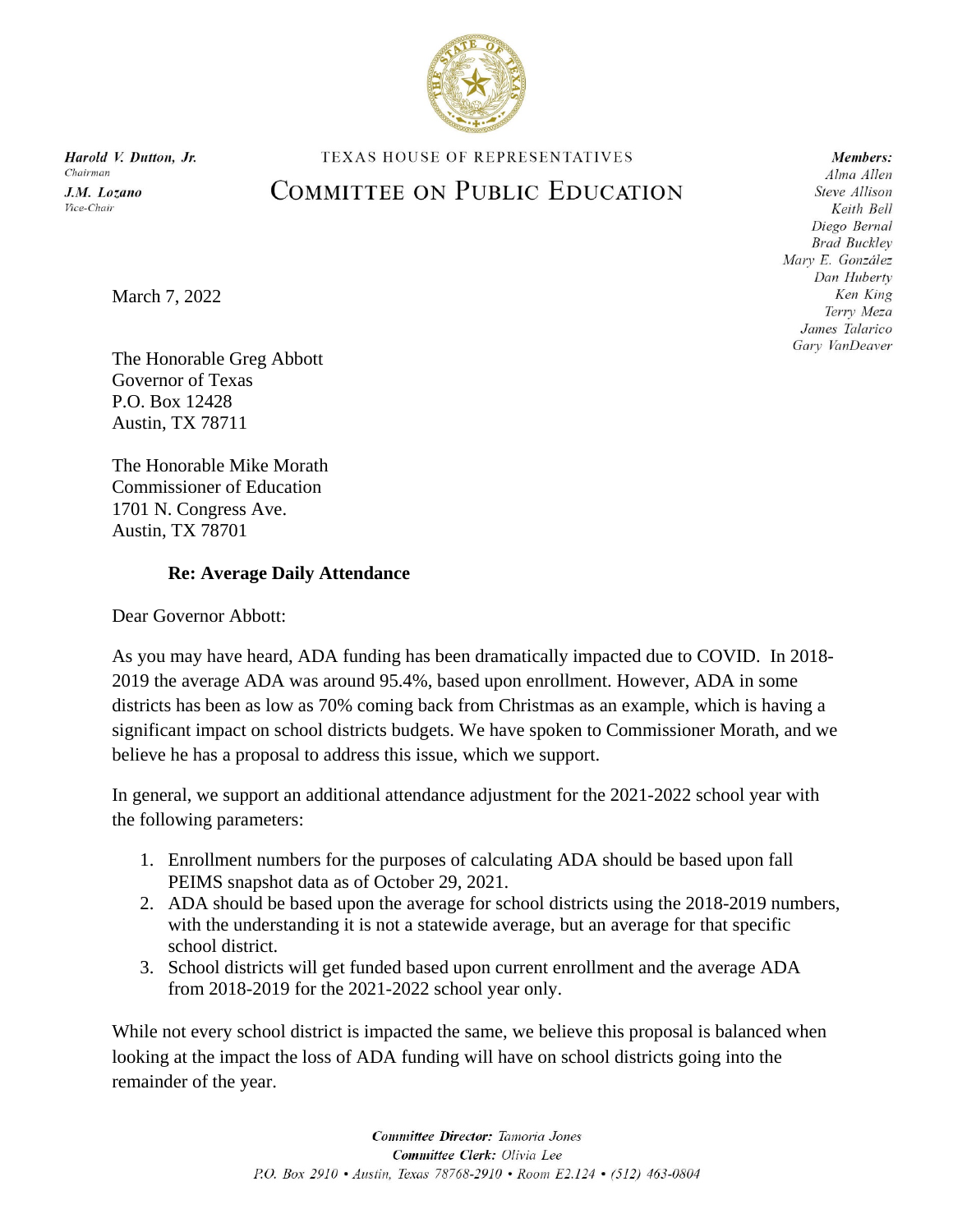

### TEXAS HOUSE OF REPRESENTATIVES

## COMMITTEE ON PUBLIC EDUCATION

Members: Alma Allen Steve Allison Keith Bell Diego Bernal **Brad Buckley** Mary E. González Dan Huberty Ken King Terry Meza

We also believe that this proposal does not violate the intent of Section 21 of HB 1525 as developed by this committee and passed by the  $87<sup>th</sup>$ Legislature. That section was intended to  $I_{\text{Gemes}}$  Talarico avoid continued reliance on hold harmless to offset enrollment declines. Under the Gary VanDeaver Commissioner's proposal, only attendance *rates* and ADA would be adjusted to help districts weather the disruptions brought on by Omicron and other variants of COVID-19. Districts will still retain considerable incentives under the school finance and accountability systems to find any missing students, get them enrolled in school and back on track academically.

School districts with low attendance rates are currently having to choose between two bad options:

1) Use one-time ESSER III funds intended to address learning loss to instead shore up their budgets for the current school year, or

2) Lay-off instructional staff and consolidate classrooms in the middle of the school year.

An attendance adjustment as outlined above would provide a much needed alternative to those options.

We believe that during this disruptive time, ESSER III funds need to be used directly for accelerated instruction and combatting learning loss. With the significant impacts we are seeing with attendance rates, we have an obligation to make sure districts do not worry about paying their staff, and instead can focus on getting as much time with the students as possible.

Thank you for your consideration, and let us know if we can answer any other questions.

Sincerely,

Members of the Texas House Committee on Public Education

Harold V. Dutton, Jr., Chair **J.M. Lozano, Vice-Chair** J.M. Lozano, Vice-Chair

Committee Director: Tamoria Jones Committee Clerk: Olivia Lee P.O. Box 2910 · Austin, Texas 78768-2910 · Room E2.124 · (512) 463-0804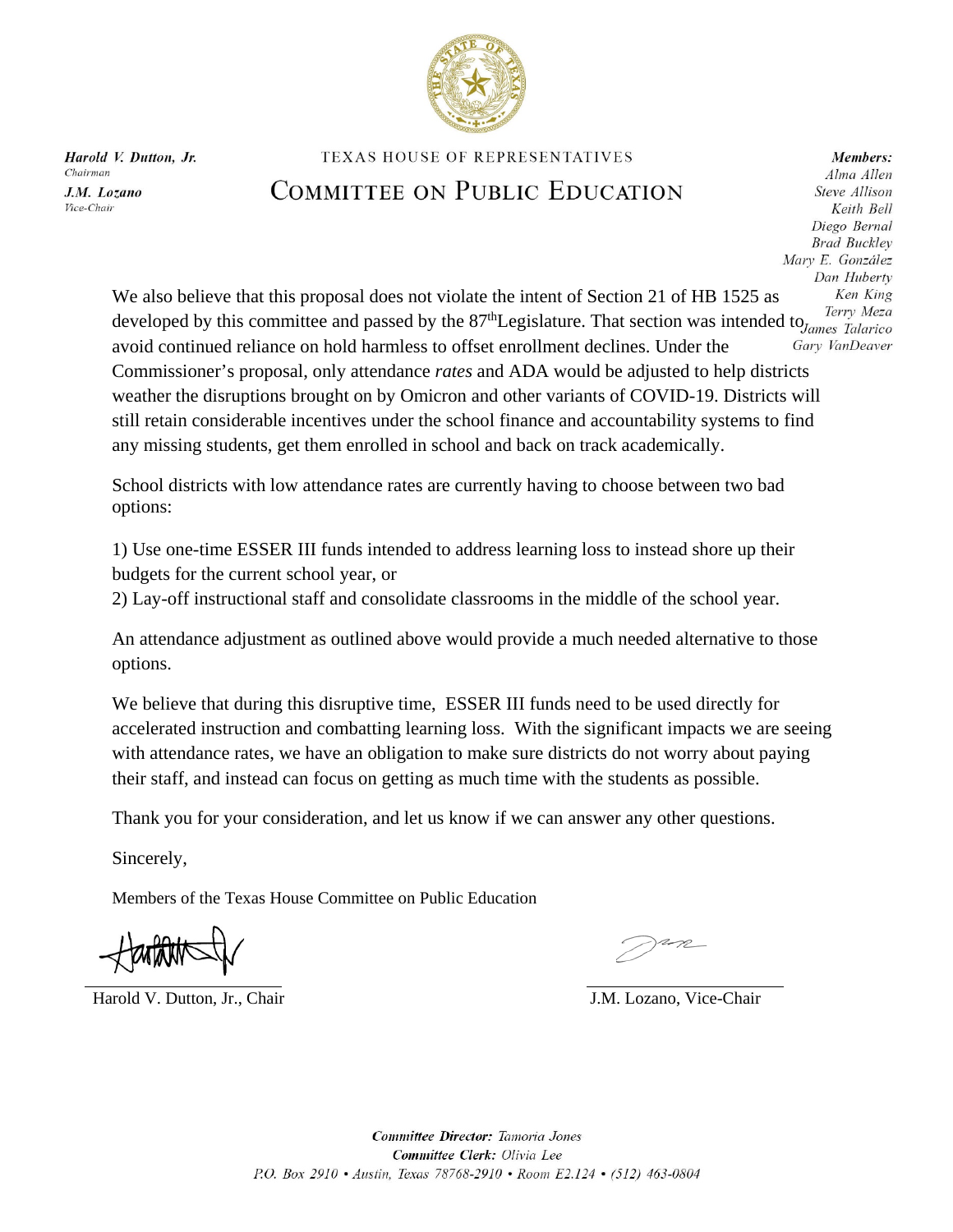

# **TEXAS HOUSE OF REPRESENTATIVES**

# **COMMITTEE ON PUBLIC EDUCATION**

#### Members:

Alma Allen Steve Allison Keith Bell Diego Bernal **Brad Buckley** Mary E. González Dan Huberty Ken King Terry Meza James Talarico Gary VanDeaver

alma W. allen

Bul Buckley

May E.

Mary Gonzalez James Talarico

Ofee

Alma Allen Steve Allison

Keith Bell Diego Bernal

Danie & Hosterty

Brad Buckley Dan Huberty

Jerry Mesa

Ken King Terry Meza

Committee Director: Tamoria Jones Committee Clerk: Olivia Lee P.O. Box 2910 · Austin, Texas 78768-2910 · Room E2.124 · (512) 463-0804